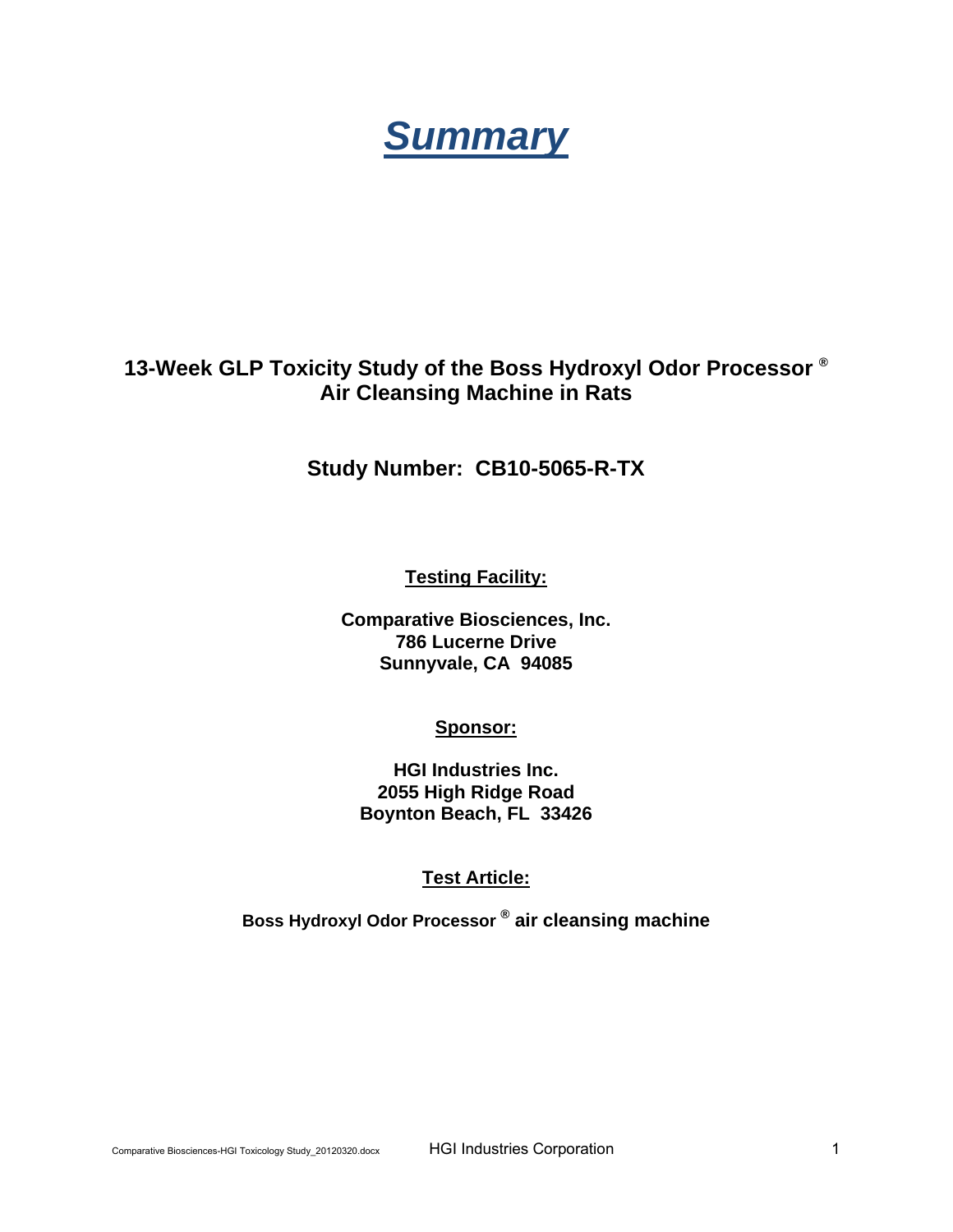# **KEY STUDY PERSONNEL AND DATES**

# **13-Week GLP Toxicity Study of the Boss Hydroxyl Odor Processor ® Air Cleansing Machine in Rats**

# **Study Number: CB10-5065-R-TX**

#### **Key Study Personnel:**

Study Director: Robin Dean, PhD Lead Biologist **Lucy Jawed, BS, BA** 

Boss XL3 Hydroxyl Odor Mark Mino<br>Processor Performance Monitoring General Ma

Attending Veterinarian: Carolyn Reed, VMD, DACLAM Clinical Pathology: Joan Shewmaker, CLS, MT (ASCP) Quality Veterinary Laboratories (QVL) Ophthalmologist: Kristina Burling, DVM, Diplomate, ACVO Animal Eye Specialists of San Jose Study Pathologist: Carol Meschter, PhD, DVM, DACVP Scientific Writer: Peter Margolis, PhD Quality Assurance: Jeanette Jacobs, BS (to 10 June 2011) Matthew Knox, BA (from 10 June 2011) General Manager, HGI Industries, Inc,

#### **Study Dates:**

| Study Initiation:            | 1 March 2011                          |
|------------------------------|---------------------------------------|
| Initiation of Treatment:     | $2 - 4$ March 2011 (Cohorts $1 - 3$ ) |
| Terminal Bleed and Necropsy: | $1 - 3$ June 2011 (Cohorts $1 - 3$ )  |
| End of In-life:              | 3 June 2011                           |
| Report Issued:               | January 12, 2012                      |

# **Sponsor and Sponsor's Representative:**

HGI Industries, Inc. 2055 High Ridge Road Boynton Beach, FL 33426

Sponsor's Representative: Connie Araps, PhD

 (561) 498-4986 caraps@bellsouth.net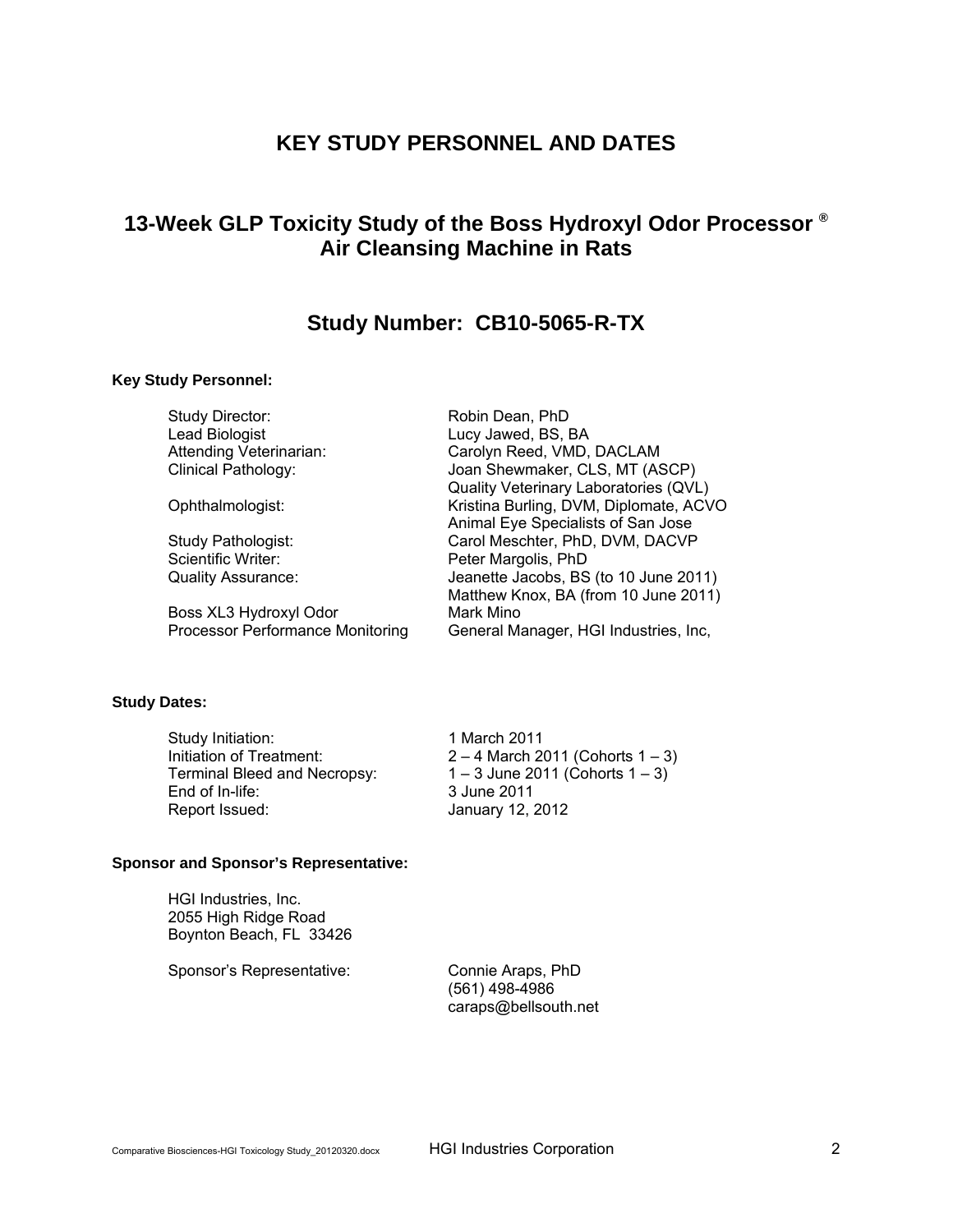## **1. INTRODUCTION**

The objective of this study was to evaluate the potential toxicity in rats exposed to hydroxyl radicals and other compounds that may be released into the air as a result of operation of the Boss Hydroxyl Odor Processor <sup>®</sup> air cleansing machines. This study was conducted at Comparative Biosciences, Inc. (CBI; Sunnyvale, CA). The study was conducted in compliance with the US Food and Drug Administration's Good Laboratory Practices regulations (21 CFR Part 58), with this protocol as amended, and with Testing Facility Standard Operating Procedures. (Note: The air exchange rate in the room with the HGI machine was decreased slightly below the lower end of the NIH - recommended range.) The study was initiated on 1 March 2011. Treatment was initiated on  $2 - 4$  March 2011 (for Cohorts  $1 - 3$ , respectively); terminal bleeds and necropsies were performed on  $1 - 3$  June 2011, respectively. The in-life phase was completed on 3 June 2011; this report is issued on January 12, 2012..

#### **2. EXPERIMENTAL DESIGN**

The study consisted of two groups of Sprague-Dawley rats: a treated group (20 males and 20 females) housed for 13 weeks in a room in which two Boss Hydroxyl Odor Processor® air-cleansing machines were operating continuously; and a control group (10 males and 10 females) housed for the same time period in a different room, under similar housing conditions, but not exposed to Boss Hydroxyl Odor Processor® machine operation. Both groups underwent the same evaluations and tests, including the following: Clinical observations were recorded once daily, with special attention to the eyes, nose, and respiratory system. Body weights and food consumption were measured once weekly. Functional observational battery (FOB) tests were conducted four times during the course of the study, including a pre-treatment test and three other times at regular intervals following the start of treatment. The FOBs included a focus on respiration, eyes, neurotoxicity, and mucous membranes. Ophthalmological examinations were performed on all animals by a veterinary ophthalmologist once prior to the start of treatment and again prior to sacrifice. Prior to necropsy, blood was collected for hematology and clinical chemistry analysis. At sacrifice, gross necropsies were performed, including specified organ weights. A complete set of tissues was evaluated histopathologically by a board-certified veterinary pathologist, with special attention to the skin, eyes, nasal turbinates, larynx/pharynx, and respiratory system.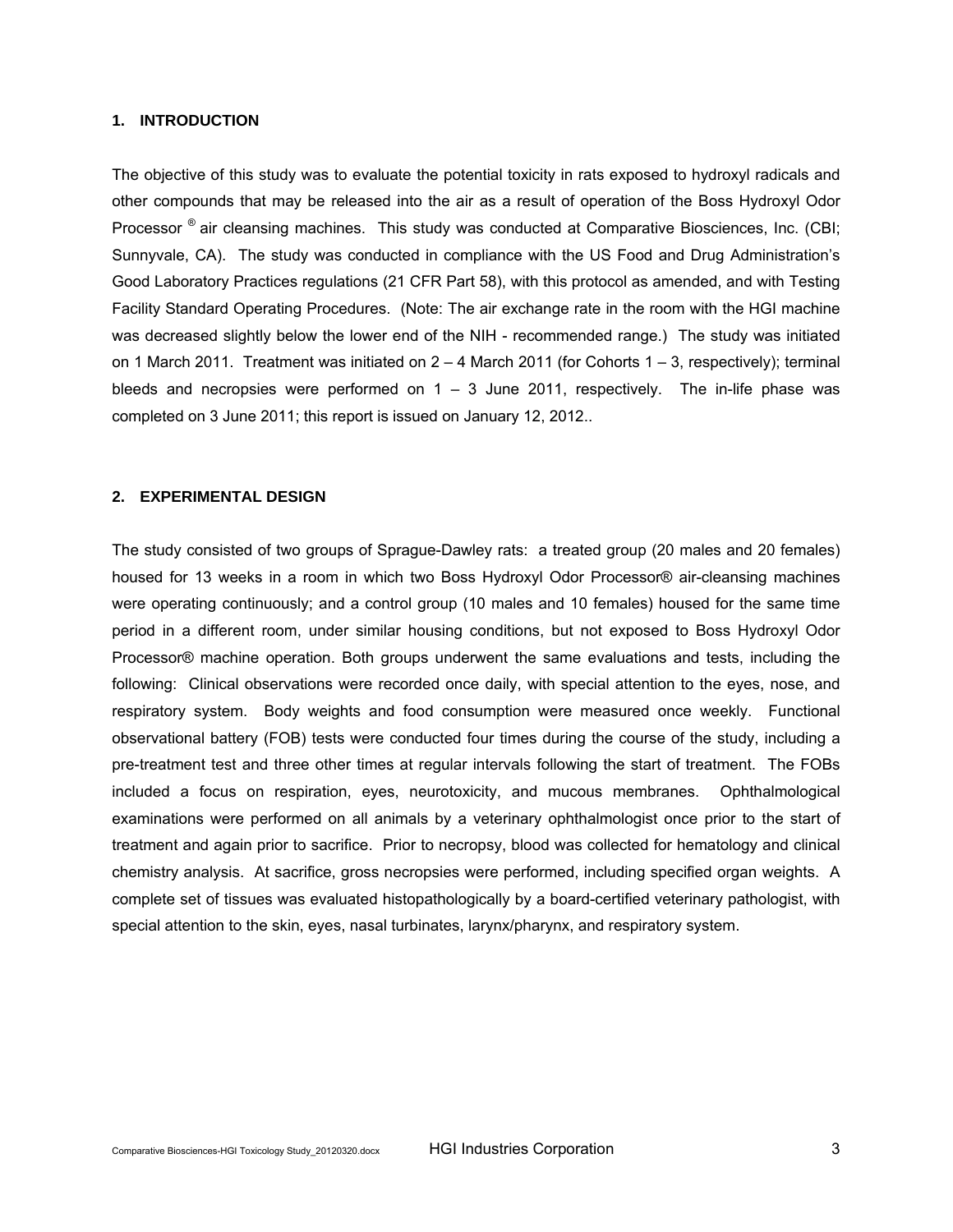|  | <b>Table 1. Summary of Study Design</b> |  |  |
|--|-----------------------------------------|--|--|
|--|-----------------------------------------|--|--|

| Group | Animal No.<br>(males/females) | <b>Treatment</b>                                                                                   | <b>Sacrifice</b> |
|-------|-------------------------------|----------------------------------------------------------------------------------------------------|------------------|
|       | 101-110/151-160               | Room without Boss Hydroxyl Odor<br>Processor <sup>®</sup> Machines<br>(similar housing conditions) | Week 13          |
| 2     | 201-220/251-270               | Room with Boss Hydroxyl Odor<br>Processor® Machines running<br>continuously                        | Week 13          |

# **3. MATERIALS AND METHODS**

## **3.1. Test and Control Articles**

3.1.1. Test Article

The test article, the Boss Hydroxyl Odor Processor® air-cleansing machine, produces airborne hydroxyl ions/radicals and other compounds (combined oxides) by photolysis of ambient water vapor in the air. These products are designed to cleanse the air and exposed surfaces by reacting with and decomposing organic compounds, bacteria, viruses, mold, and mildew. The equipment was received in good condition at the Testing Facility on the indicated dates.

| <b>Item</b>                                         | Serial No. | <b>Logged Usage</b><br>on Receipt | Date of Receipt | <b>Logged Usage</b><br>on Return |
|-----------------------------------------------------|------------|-----------------------------------|-----------------|----------------------------------|
| Boss Hydroxyl Odor<br>Processor                     | ODHG001293 | 1.4 <sub>hr</sub>                 | 14 Feb 2011     | 2655.2 hr                        |
| Boss Hydroxyl Odor<br>Processor                     | ODHG001295 | 148.7 hr                          | 14 Feb 2011     | 2812.3 hr                        |
| Back-up                                             | ODHG001266 | 44.5 hr                           | 14 Feb 2011     | 44.6 hr                          |
| Back-up                                             | ODHG001294 | 286.7 hr                          | 14 Feb 2011     | 286.8 hr                         |
| Odorox control box<br>with blue modem cable<br>"W3" | n/a        | n/a                               | 27 Jan 2011     | n/a                              |

#### **Table 2. Test Articles/Machines**

Two Boss Hydroxyl Odor Processor® machines were set up on either end of an animal room on the fixed side of the door at either side of the room. The rack of rat cages with two rats per cage was placed in the middle of the room. The air intake for the monitoring machine was taped in place in the middle of the cage rack to sample the level of hydroxyl ions and other active agents being released by the Boss Hydroxyl Odor Processor ® machines. The position of the machines and the rack was specified by the sponsor and marked on the floor to maintain the same positions throughout the study. The Boss Hydroxyl Odor Processor ® machines were adjusted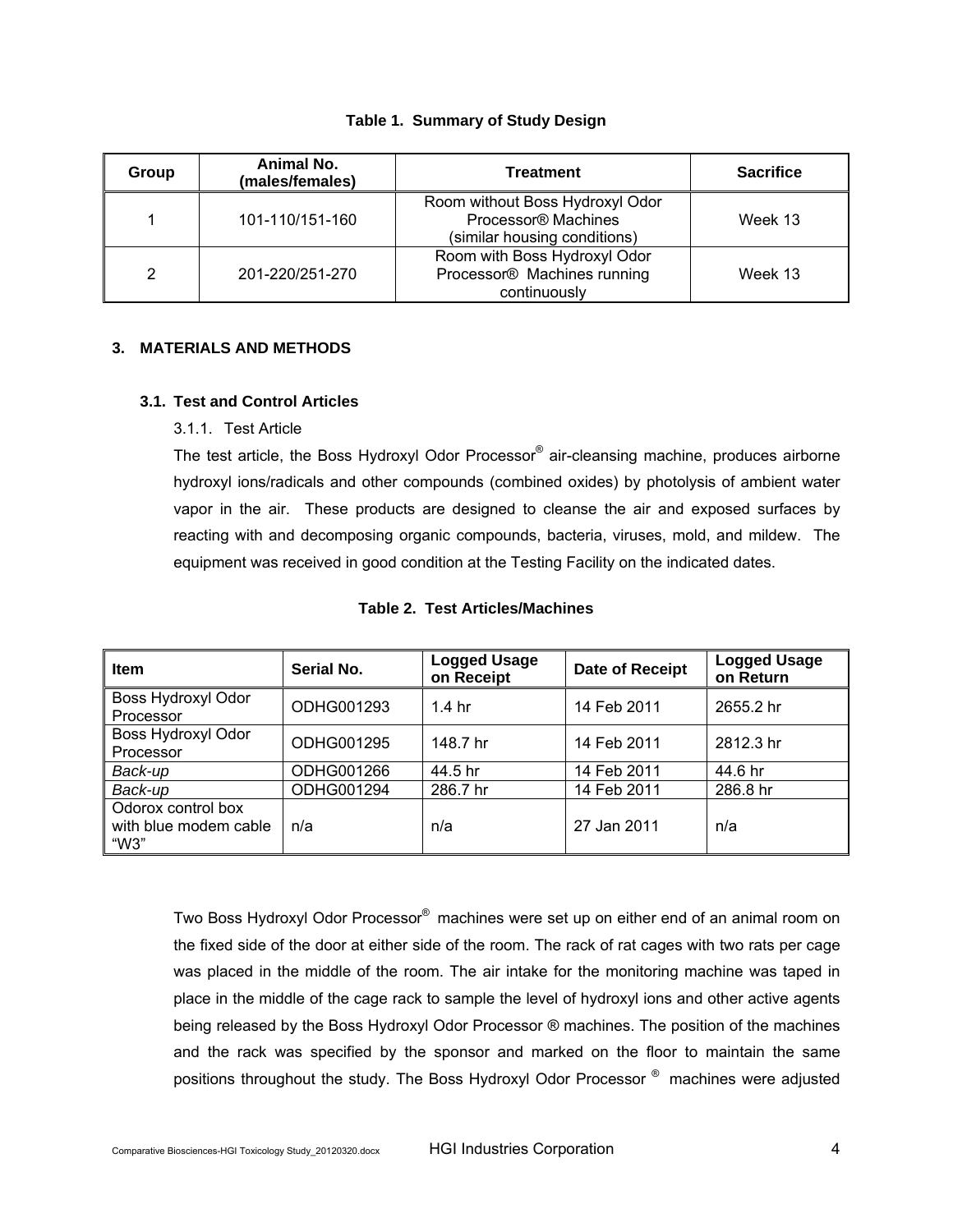and set up prior to start of study by Jeff Chalpan, an HGI employee. The back-up machines were not used.

#### 3.1.2. Control Article

There was no formal control article. Control animals (Group 1) were housed in a room similar to the room with the test article, maintained at approximately the same temperature, humidity and air exchange rate as the room in which the test article was operating. Air exchange rates were 10.8 changes/hr in the control room and 7.4 changes/hr in the room with the test article. This small difference was not expected to have any effect on the outcome of the study. Air supplied to both rooms was 100% fresh outdoor air

## **3.2. Device Preparation/Operation**

The test articles were installed and operated according to the Sponsor's instructions. An electronic monitoring unit was also installed to monitor the hydroxyl concentration during the study by sampling the air through a plastic sampling tube taped in place in the middle of the rack that housed the animals in the Boss Hydroxyl Odor Processor\* room. The Boss Hydroxyl Odor Processor\* machines were adjusted to the desired hydroxyl output and fan level by Jeff Chalpan (from HGI) prior to start of the study. Systems were run at low fan speed and the high optics setting. During the study, the operation of the Boss Hydroxyl Odor Processor®aAir cleansing machines was monitored continuously and remotely by the Sponsor via an Ethernet data line connected to the stand-alone monitoring device. This monitoring provided concurrent verification of the output of the machines. The real-time monitoring was used to demonstrate stable operation (including hydroxyl ion/radical and combined oxide output) over the length of the study. The monitoring report, provided by the Sponsor, is attached to this study report as Appendix C entitled HGI Report - Odorox® Boss™ Hydroxyl Processor Air Cleansing Machine Operation During Comparative Biosciences Toxicology Study CB10-5065-R-TX

#### **3.3. Test System**

Thirty-six male (160 – 180 g each) and 36 female (140 – 160 g each) Sprague-Dawley rats (*Rattus norvegicus*), 6 – 7 weeks old on arrival, were purchased from Simonsen Laboratories (Gilroy, CA) for use in the study. Rats were selected for the study since these animals are an accepted species frequently used in pre-clinical evaluation of devices intended for human use.

#### 3.3.1. Institutional Animal Care and Use Committee Approval

A research proposal was approved by the Institutional Animal Care and Use Committee of CBI for this study.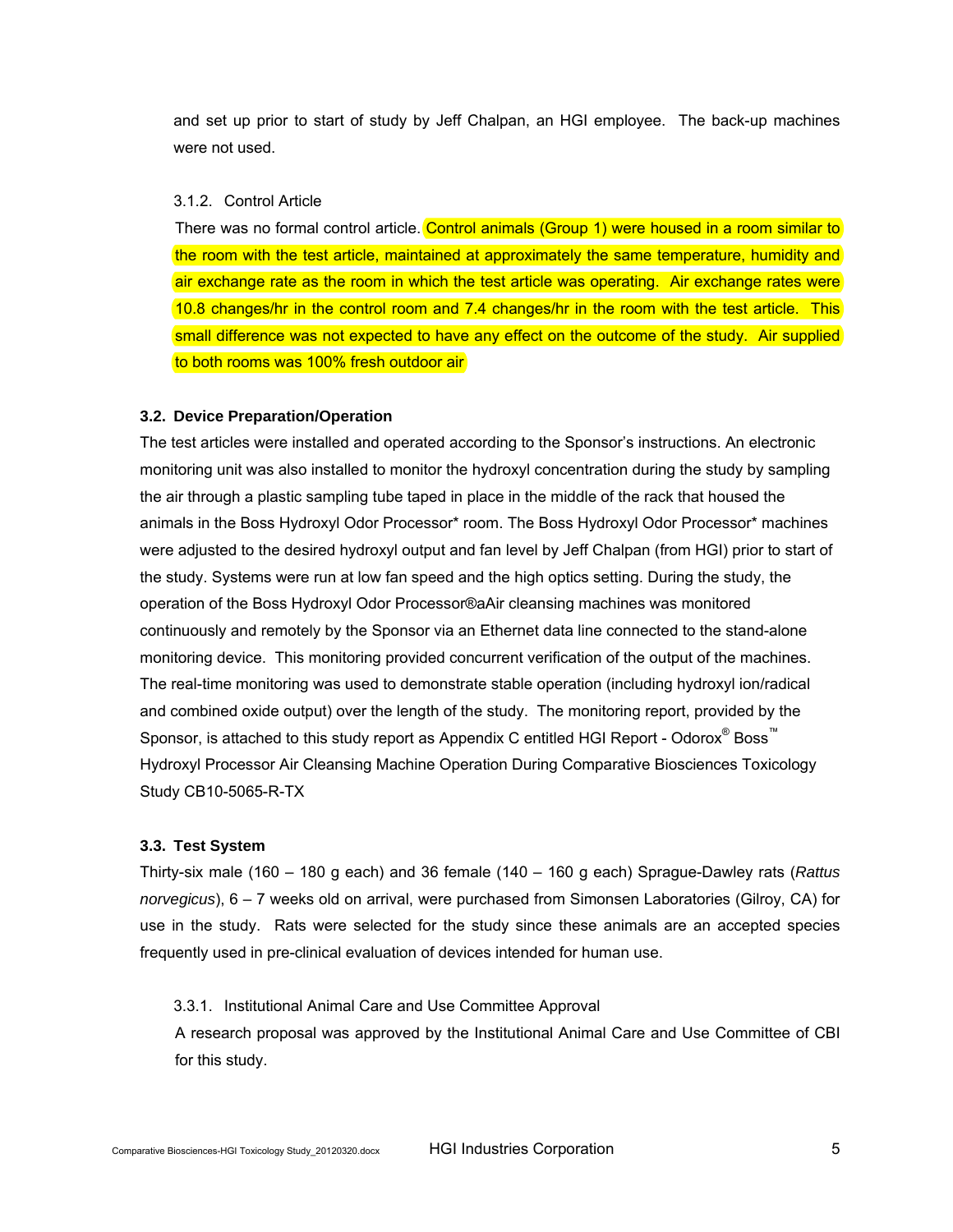#### 3.3.2. Receipt and Acclimation

All 72 rats were received at the Testing Facility on 18 February 2011. Animals were received in good condition. Animals were acclimated for 9 days following arrival. During the acclimation period, the animals were observed at least once daily for clinical signs of abnormality. No signs were observed. On 28 February 2011, the animals were examined by Carol Meschter, PhD, DVM, DACVP. Oral malocclusion was observed in three of the animals; the remaining rats were judged to be in good health and were released for use in the study.

#### 3.3.3. Identification

Animals were arbitrarily assigned sequential temporary identification numbers after receipt at the Testing Facility. The study number and the temporary identification number were displayed on each cage card during the acclimation period. Upon assignment to a study group, animals were assigned "permanent" identification numbers, which were displayed on cage cards and coded on individual animals by tail marks using permanent ink.

#### 3.3.4. Environment and Husbandry

#### 3.3.4.1. Temperature and Relative Humidity

Controls were set to maintain the temperature of the animal rooms at 64° to 79°F and the relative humidity (RH) was generally between 30% to 70%. These environmental parameters were monitored and recorded daily. There were no excursions from the expected temperature range during the acclimation or treatment phases. Following the start of treatment (via test article machine exposure; see Sections 3.1. and 3.2.), the RH fell as low as 22% in the room housing the experimental animals (Group 2) on 21 separate days. In the room housing the control animals (Group 1), RH fell as low as 17% on 28 separate days. While these occasions represented excursions from the 30-70% RH range, these events were not thought to significantly affect the study

The air exchange rate in the study rooms was adjusted down slightly from the NIHrecommended level of 10 -15 air changes per hour because of concern that a high air exchange rate would remove the air modified by the Boss Hydroxyl Odor Processor® Air cleansing machines (hydroxyl ions and other oxides) from the room too rapidly to allow sufficient exposure of the rats. At start of study, the air exchange rate in the Group-2 room was 7.4 changes/hr and in the control room it was 10.8 changes/hr. Rooms were left at this setting for the duration of the study.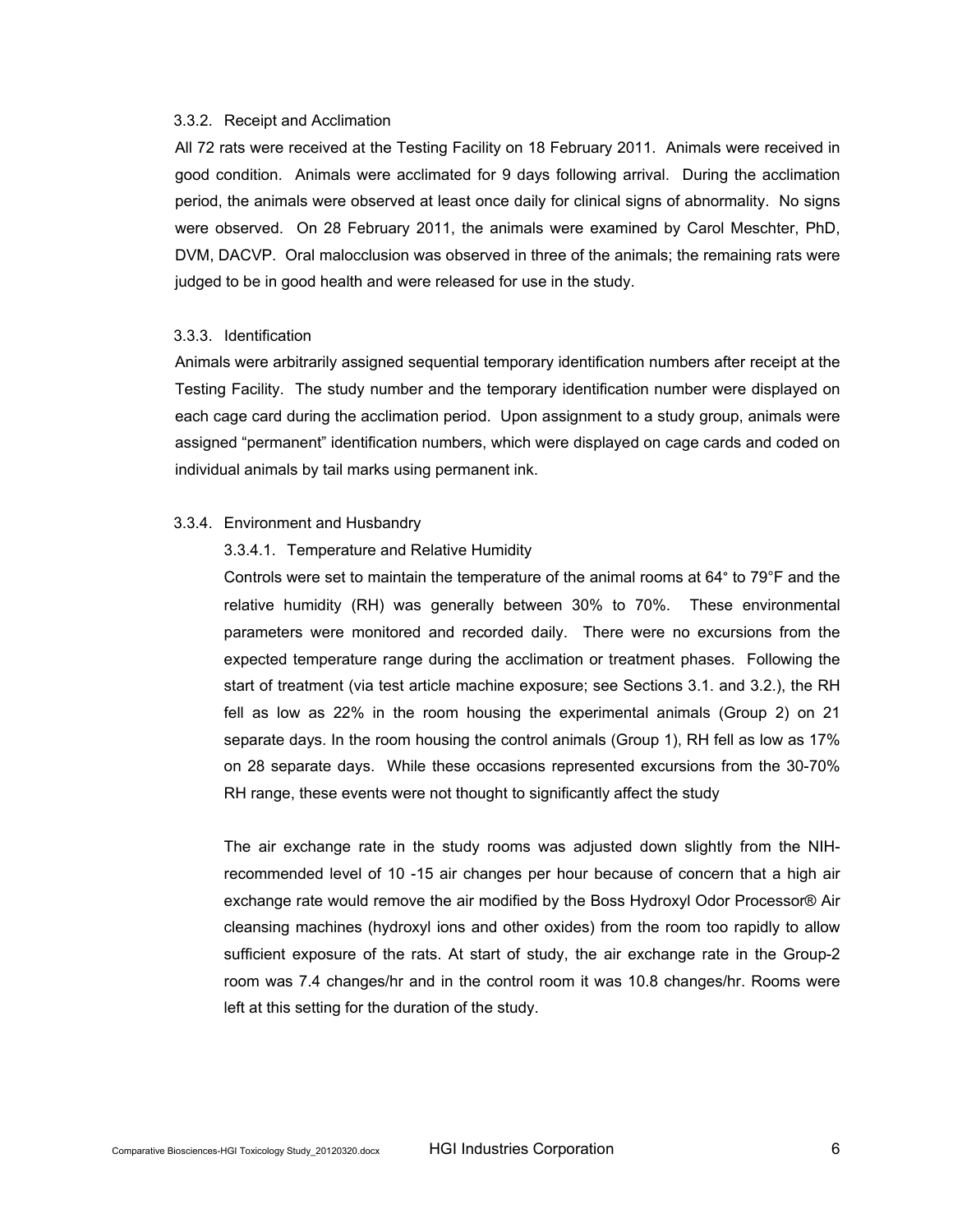### 3.3.4.2. Light Cycle

Twelve hours of light (fluorescent light) and twelve hours of dark were provided in the animal rooms. Lights were turned on at approximately 0700 hours and turned off at approximately 1900 hours each day.

#### 3.3.4.3. Feed

LabDiet® 5002 Certified Rodent Diet (Purina Mills, Inc., St. Louis, MO) was fed *ad libitum* throughout the acclimation and treatment periods. Records of lot number(s) and Certificate(s) of Analysis are maintained by the Testing Facility. There are no known contaminants that are reasonably expected to be present in the diet that are known to be capable of interfering with the purpose or conduct of the study.

#### 3.3.4.4. Water

Fresh water from Sunnyvale Municipal Water Supply was provided *ad libitum* to the animals via individual bottles. The water supply is periodically monitored by the City of Sunnyvale and by the Testing Facility for chlorine content and bacterial contamination. Results of these analyses are maintained on file at the Testing Facility. There are no known contaminants that are reasonably expected to be present in the water that are known to be capable of interfering with the purpose or conduct of the study.

#### 3.3.4.5. Husbandry

Throughout the study, animals were pair-housed in plastic "shoe-box" static cages with wire tops in rooms dedicated to rats. General procedures for animal housing and husbandry were conducted according to Testing Facility SOPs and met all regulations concerning use of animals in research including the US Department of Agriculture regulations (9 CFR Ch.1) implementing the Animal Welfare Act (7 USC 2131 *et seq.*) and the recommendations of the National Research Council's *Guide for Care and Use of Laboratory Animals* (National Academy Press, 1996).

#### 3.3.4.6. Sanitation

All animal enclosures and equipment were cleaned and sanitized according to Testing Facility SOP.

#### 3.3.5. Final Selection and Group Assignment

On 28 February 2011 (study Day -2, -3, or -4, depending on cohort), all animals were weighed, subjected to veterinary check (see Section 3.3.2.), and assessed by FOB (see Section 3.9.). On the following day (1 March 2011), animals were subjected to ophthalmological examination (see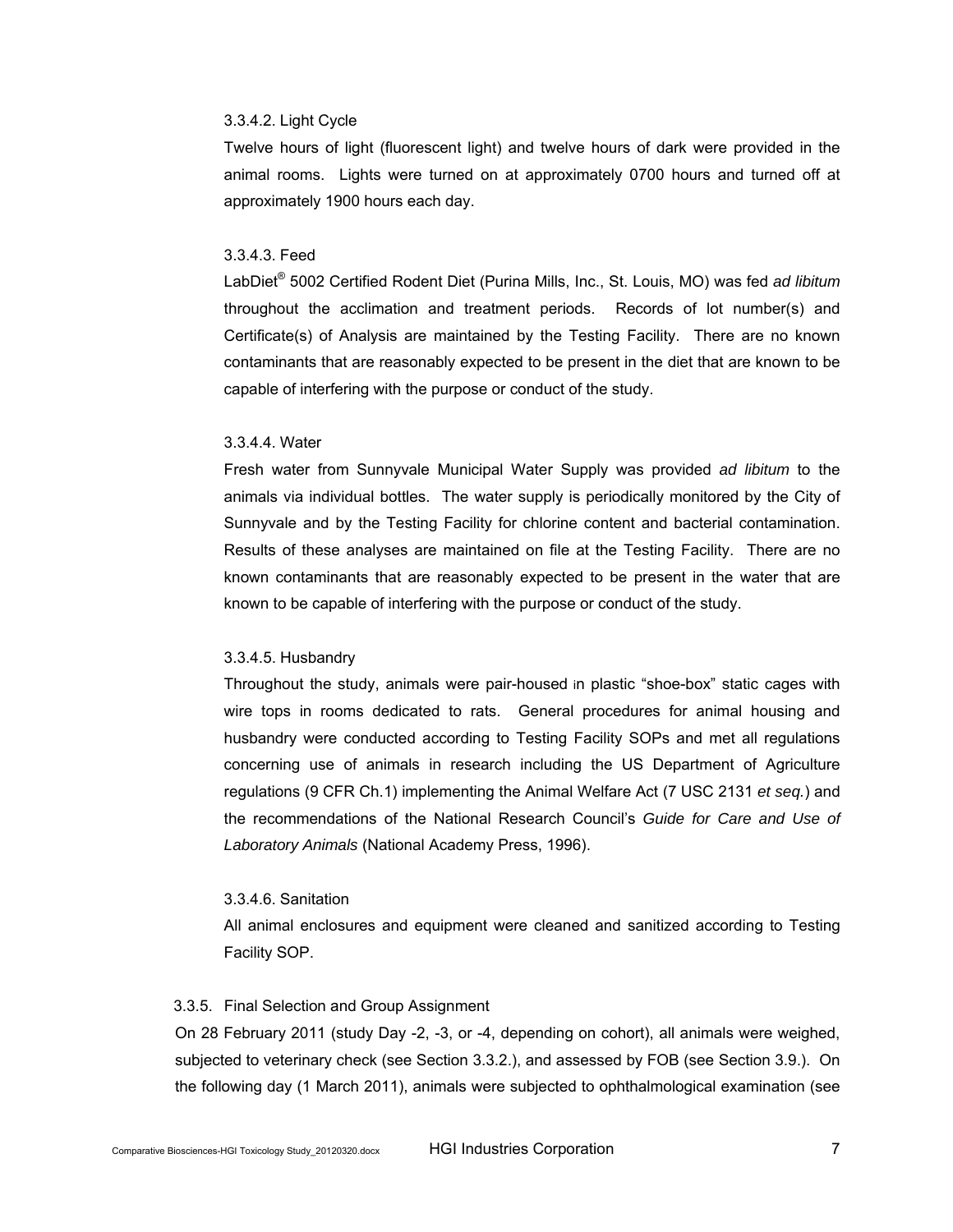Section 3.8.), and a total of sixty animals (30 males, 30 females) were selected for use in the study. Animals were selected based on moderate body weight and normal clinical, behavioral, and ophthalmological presentation. Two males and one female were excluded at the veterinary check, two males were excluded for ophthalmological reasons, and two males and one female were excluded for possible behavioral (FOB) abnormalities. Animals that were approved to be on study were randomized using an Excel function and assigned to the two study groups.

#### **3.4. Treatment**

#### 3.4.1. Dose Administration

Formally speaking, there was no dose administration, but animals were maintained in rooms lacking (Group 1) or containing (Group 2) operating test article devices (Boss Hydroxyl Odor Processor<sup>®</sup> air cleansing machines) from the start of the treatment phase to the end of in-life.

#### 3.4.2. Treatment Cohorts

To facilitate assays and necropsies, animals were entered into the treatment phase as three separate cohorts at one day intervals, starting on 2 - 4 March 2011 for Cohorts 1 -3, respectively. Cohorts were composed as follows: Cohort 1, Rats 201 - 210 and 251 – 260; Cohort 2, Rats 211 – 220 and 261 – 270; Cohort 3, all animals of Group 1 (Rats 101 – 110 and  $151 - 160$ ).

Note that, because of cohort assignment, data collected on a single calendar date actually may correspond to one of three sequential study days, depending on the respective cohort. For clarity in data analysis and presentation, data for a single calendar date are pooled and presented (e.g., plotted) as for the animals of Cohort 2 (i.e., actual study day may be  $\pm$  1 day from that shown).

#### **3.5. Clinical Observations**

Clinical observations, including overt signs of toxic or pharmacologic effect(s), were conducted at least once daily for each animal during the acclimation and treatment periods. All abnormal clinical signs were recorded. Some clinical observations (primarily for control animals) were lost from the study binder (See Deviation number 3)

# **3.6. Body Weights**

The animals were weighed within two days prior to start of treatment, once weekly thereafter, and at sacrifice. Due to error in the carcass weight measurement of one cohort at necropsy, the carcass weights were not used in body weight analysis. There were weekly body weights before the start of the study and weekly for 13 weeks during treatment. These weights were used for analysis and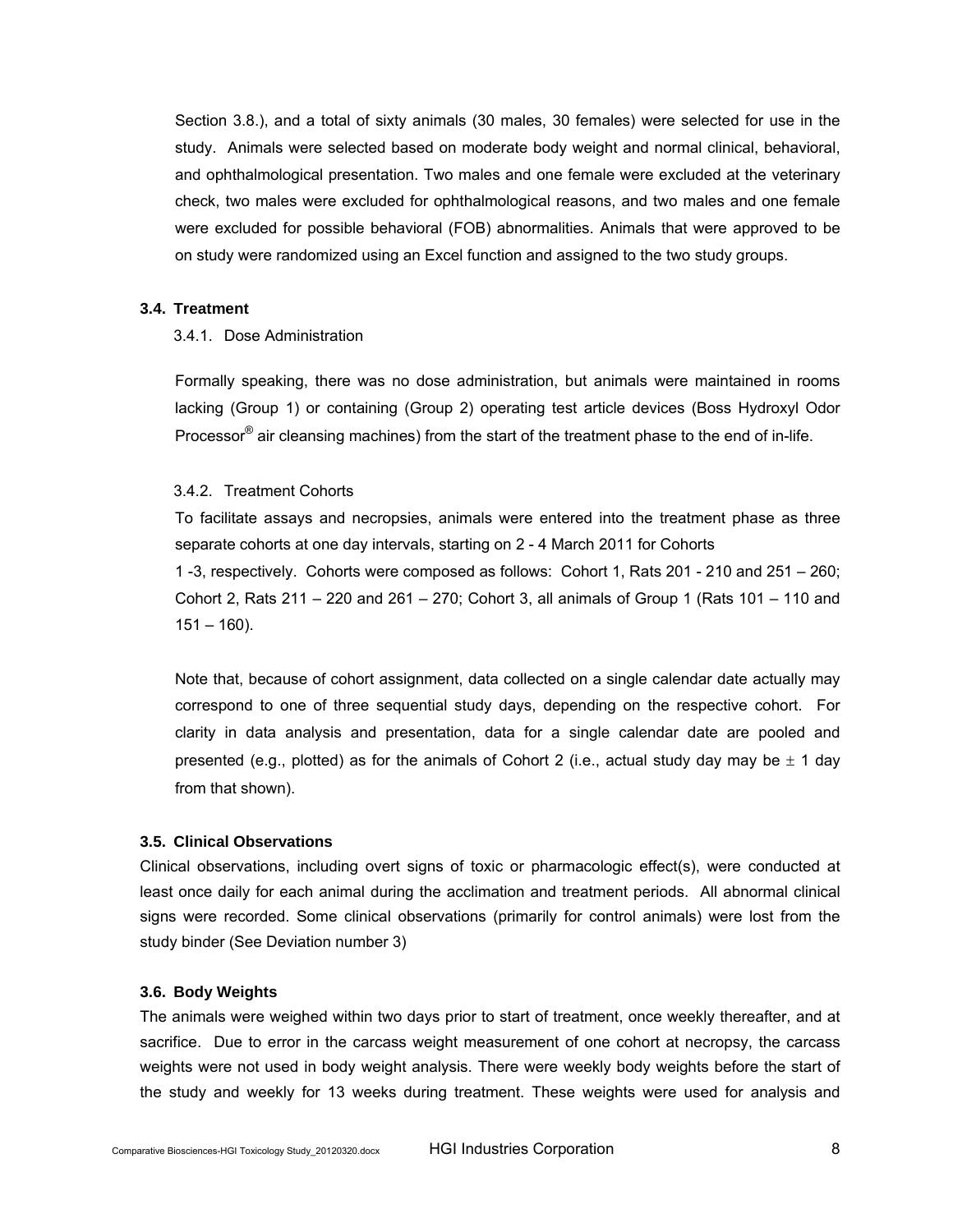statistical comparisons. The final week-13 body weight (Day 88) was used in the normalization of organ weights to body weights. (see Deviation No. 2).

# **3.7. Food Consumption**

Food consumption (FC) was measured once weekly beginning at the start of treatment. FC was calculated as grams (g) per animal per day for each interval. Data were expressed as a mean for the pair-housed animals.

# **3.8. Ophthalmology**

All animals received an ophthalmological examination by a board-certified veterinary ophthalmologist during the acclimation period (within three days prior to the start of treatment) and again within three days prior to sacrifice. Two males were excluded from inclusion into the study based on the pretreatment ophthalmological examination.

# **3.9. Functional Observational Battery (FOB) Behavioral Testing**

Functional observation battery (FOB) testing was performed on all animals four times during the 13 week study. The first test occurred within two days prior to start of treatment; the remaining tests were performed at approximately regular intervals throughout the treatment phase. The individual tests that comprise the FOB test were described in an appendix to the protocol (see Appendix A of this report). Two males and one female were excluded from use in the study based on possible abnormal behavior in the pre-treatment FOB assessment.

# **3.10. Clinical Pathology**

Immediately prior to sacrifice, terminal cardiocentesis was performed on each animal according to Testing Facility SOP. The resulting whole blood and serum samples were submitted to Qaulity Veterinary Laboratories (QVL, Davis, CA) for assessment of hematology and clinical chemistry parameters. The parameters to be evaluated were presented as an appendix to the protocol (see Appendix A of this report).

# **3.11. Necropsy**

The animals were euthanized on the respective Study Day 91, according to Testing Facility SOP. Specified organs were weighed, and tissues were collected for histopathological evaluation (Appendix B). The specified organs and tissues were listed as an appendix to the protocol (see Appendix A of this report). Tissues were fixed in 10% neutral buffered formalin, NBF, (except eyes and testes, which were fixed in modified Davidson's solution for approximately 24 hours, then transferred to 10% NBF).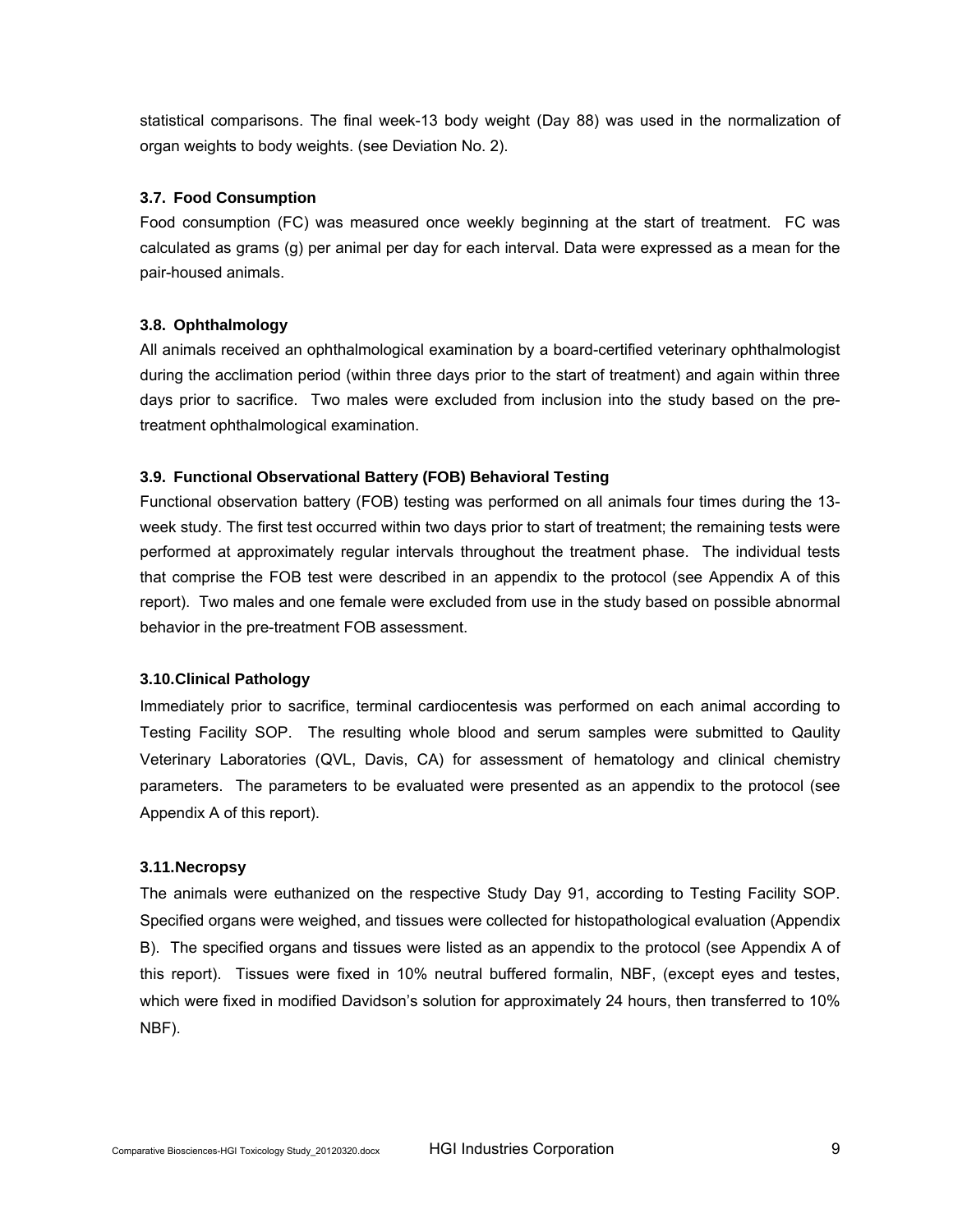#### **3.12. Histopathology**

Fixed tissues were dehydrated, embedded in paraffin, sectioned at 3- to 5-µm thicknesses, and stained with hematoxylin and eosin. Tissue slides were evaluated histopathologically via light microscopy by a board-certified veterinary pathologist.

#### **3.13. Statistical Analysis**

Calculations and descriptive statistics (means, standard deviations) were performed using  $\text{Excel}^{\circledcirc}$ (Office 2007; Microsoft, Redmond, WA). Where appropriate, inferential statistical analysis was performed using Excel<sup>®</sup> or Prism 5 (GraphPad; San Diego, CA). Continuous normal data were analyzed using the Student t-test (with Welch's correction in case of non-homogeneous variance as determined by an F-test). Categorical (non-continuous) data (e.g., FOB scores, histopathology severity scores) were analyzed using non-parametric tests. P values of ≤0.05 were considered statistically significant. Summary tables, graphic displays, and other appropriate techniques were employed as deemed necessary. Clinical observation data are presented as text or in tabular form.

#### **3.14. Storage Locations**

The following records, together with any other records deemed necessary by the Study Director and study monitor(s), were retained at the Testing Facility in accordance with 21 CFR Part 58.195:

Personnel records, approved and dated study protocol and associated documentation, test/control article records, pretest animal records, in-life animal records, feed and water analysis documentation, post-mortem animal records, and relevant formal correspondence with the Sponsor.

Following completion of the study treatment phase, all equipment was returned to the Sponsor by a shipment leaving the Testing Facility on 15 June 2011. The fate of the remaining biological samples (including histology specimens) will be determined per agreement with or consultation with the **Spon**sor. Original raw data, or exact copies, will be stored at the Testing Facility for at least ten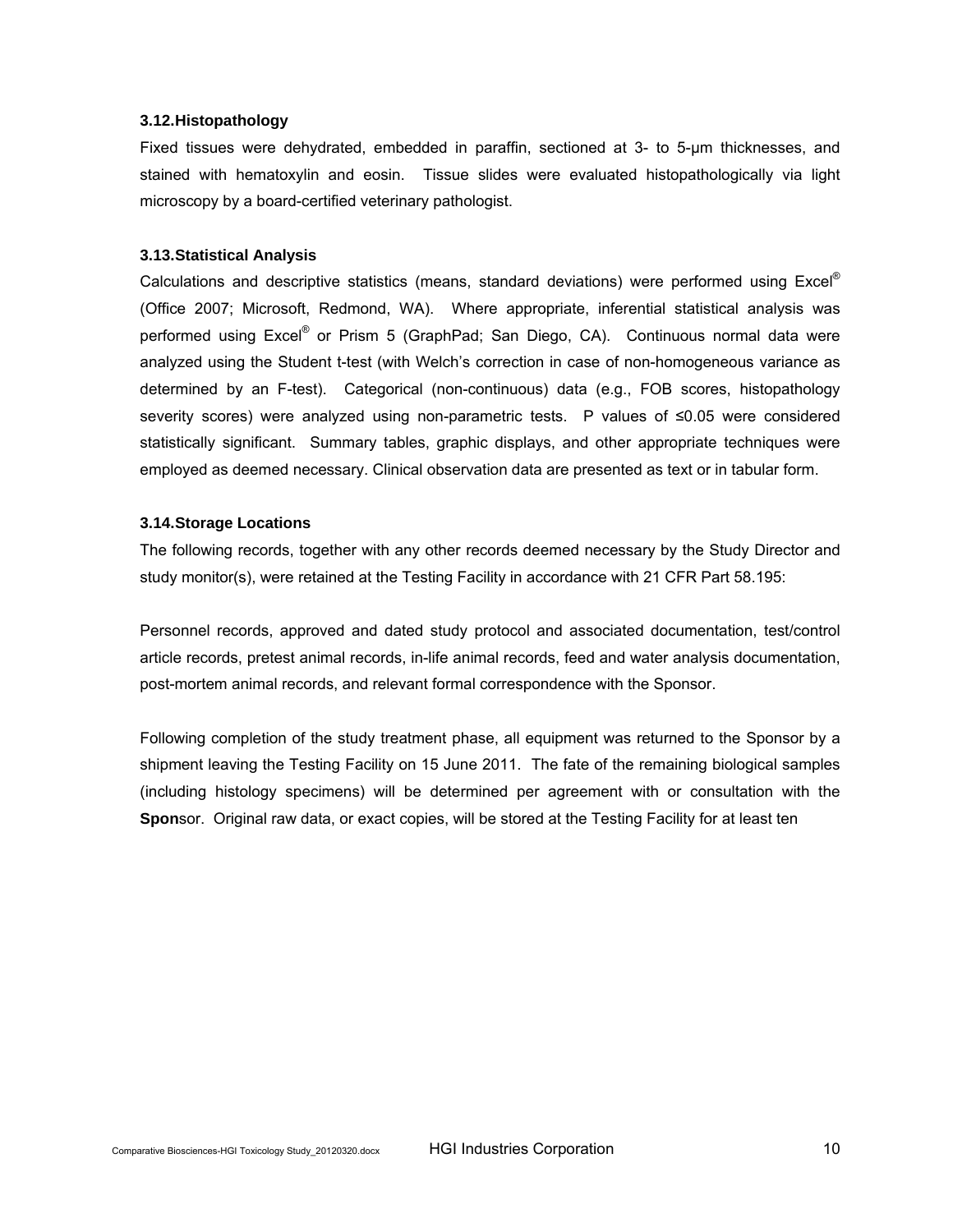# **SUMMARY OF RESULTS**

#### **Summary of In-Life Study Results**:

No mortality or unscheduled deaths occurred during the study. No abnormal clinical observations were seen in animals exposed to the operation of the Boss Hydroxyl Odor Processor<sup>®</sup> machines. Rough coat, a mild form of piloerection, was the only clinical observation that may have been related to treatment. It was also noted that treated animals appeared to be more alert during the day-light hours than untreated animals after about a week or two of treatment. No changes in food consumption or weight gain were noted. There were no treatment-related changes in ophthalmology, neurological or behavioral changes as evaluated by the functional observational battery tests. Some statistically significant differences were found in some hematological and clinical chemistry parameters, which were not considered to have toxicological significance. Males exposed to the test article exhibited a decrease in pituitary weight and an increase in testes/epididymis weight. Histological evaluation found no evidence of abnormalities in the pituitary or testes/eididymides. Thus, during the 13 week in-life phase of the study, operation of the Boss Hydroxyl Odor Processor<sup>®</sup> machines appeared to be well tolerated by the animals under the conditions used in this study.

#### **Summary of Pathology Results:**

In general, there were no histopathologic differences between the control rats and the rats exposed to Boss Hydroxyl Odor Processor® machines. Special attention was paid to the skin, eyes, nasal turbinates, larynx/pharynx, and respiratory system. There were no changes in these organs and they appeared to be within normal limits in both the control and treated animals. There were, however, a number of neoplasms. There was a hepatobiliary carcinoma in one control male and a renal carcinoma, a hemagiosarcoma and a thymic epithelioma each in one female in the Boss Hydroxyl Odor Processor® exposed group. The incidences were 1/20 and 3/40, which is statistically indistinguishable. This suggests that the tumors were spontaneously occurring and not related to exposure to air processed by the Boss Hydroxyl Odor Processor® Air Cleansing Machine.

## **Study Toxicology Summary**:

The in-life phase of the study failed to reveal any significant changes in: observable behavior or health, appetite or weight gain, ophthalmology, neurological measures or other behaviors (as measured by FOB test), or biologically relevant changes in hematology or clinical chemistry. In males, small testes are not an uncommon finding in some rats. The significant pituitary weight differences between the two groups in males probably are within the normal range of variability and are not considered biologically significant. No histopathological differences were found between the control rats and those that were housed in a room with two Boss Hydroxyl Odor Processor® Air Cleansing Machines running continuously for 13 weeks. There were some tumors found in both the treated and control rats at roughly the same frequency of occurrence. The tumors were thought to arise spontaneously or be idiosyncratic in etiology, and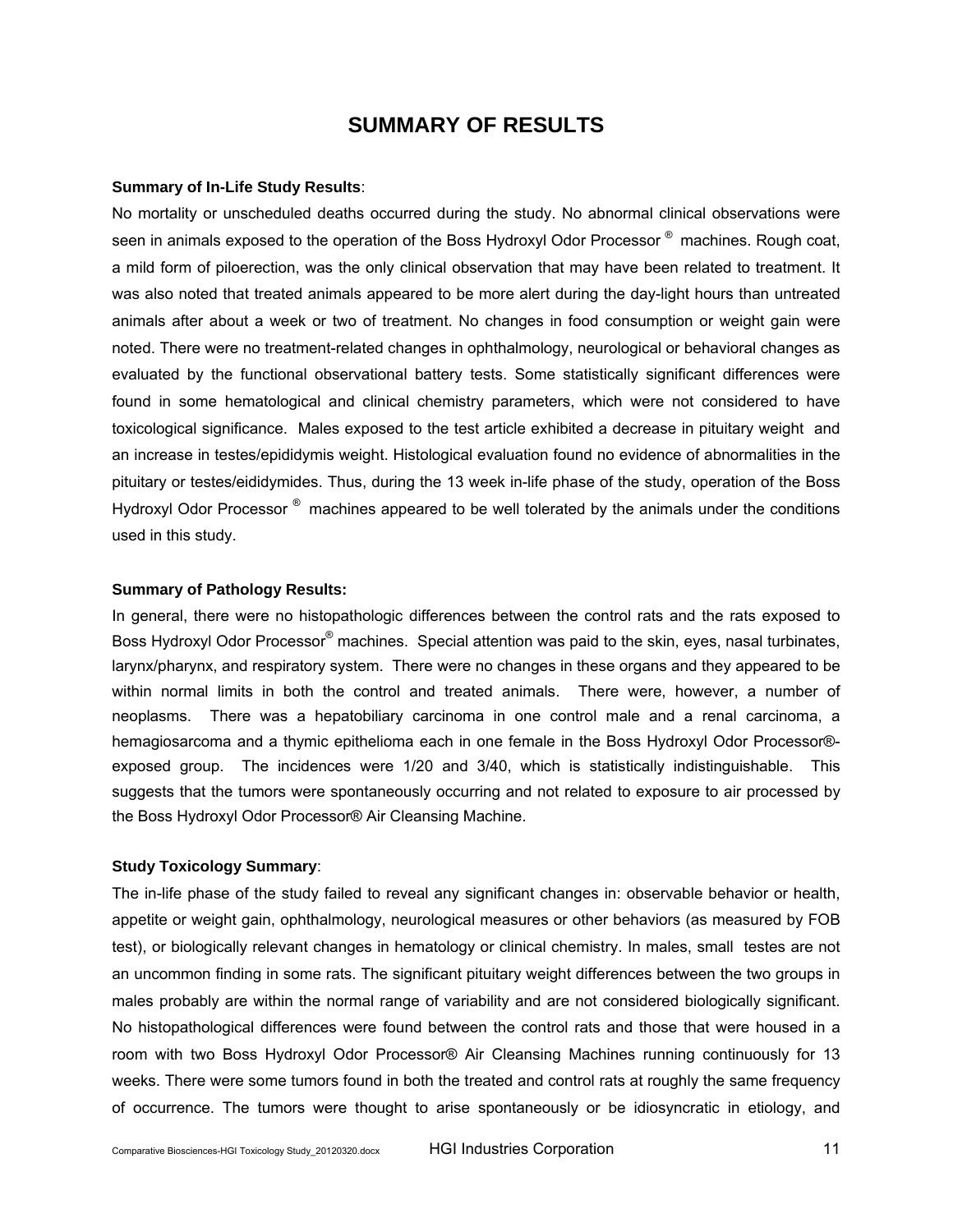therefore, not thought to be related to exposure to air processed by the Boss Hydroxyl Odor Processor® Air Cleansing Machines. Thus, the results of this study indicate that the Boss Hydroxyl Odor Processor® Air Cleansing Machine was well tolerated by SD rats and did not induce any detectable toxicity under the conditions used in this experiment.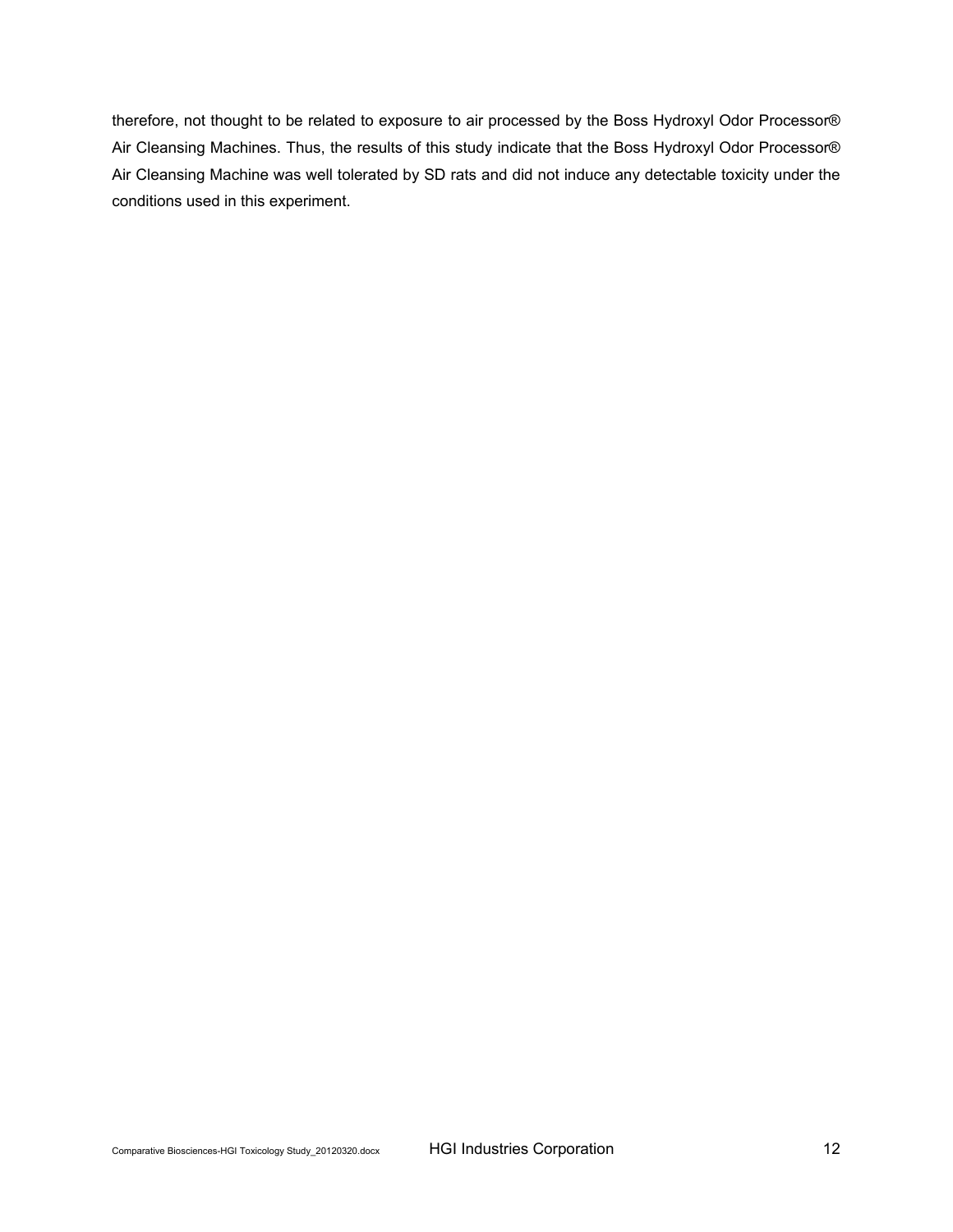# **Appendix C**

HGI Report - Odorox<sup>®</sup> Boss<sup>™</sup> Hydroxyl Processor Air Cleansing Machine Operation During Comparative Biosciences Toxicology Study CB10-5065-R-TX

January 7, 2012

#### Section 1 - Purpose:

The purpose of the studies described herein was to measure the concentrations of hydroxyl radicals and ozone produced by the two Odorox® Boss™ Hydroxyl Processor Air Cleansing Machines used in toxicology study CB10-5065-R-TX and to confirm that the machines were operating according to their specifications.

#### Section 2 - Introduction:

The Odorox<sup>®</sup> Boss<sup>™</sup> Hydroxyl Processor Air Cleansing Machines are used in indoor environments to cleanse the air of volatile organic compounds that produce odors and to kill bacteria, viruses, mold and mildew. They do this by circulating ambient air through a photolysis chamber where quartz optics generate a range of ultra violet (UV) radiation that interacts with the water vapor, oxygen and trace gases present in ambient air to produce hydroxyl radicals and ozone. These oxidants react with the volatile organic compounds in ambient air to decompose them through a series of oxidation steps which create oxidized organic by-products. The purpose of the toxicology study is to determine if the chemicals and by-products produced by the test article have adverse health effects.

## Section 3 - Participants:

Laboratory studies to measure the primary chemical oxidants – hydroxyl radicals and ozone - produced by the Odorox® Boss™ Hydroxyl Processor air cleansing machines were conducted at the Lovelace Respiratory Research Institute (LRRI) by Dr. Jacob MacDonald and his team. The data produced was analyzed and reported by both Dr. MacDonald and an independent expert in the field of atmospheric physical chemistry and hydroxyl radical formation and reaction, Dr. David Crosley and Dr. Connie Araps a chemist with expertise in organic free radical chemistry. Mr. Mark Mino and Mr. Jeff Chalpan, HGI employees, provided expertise in the areas of equipment engineering, data acquisition and analysis for the purpose of validating machine performance during the toxicology studies.

#### Section 4 – Study Design

In order to measure the Odorox® Boss™ Hydroxyl Processor Air Cleansing Machines' hydroxyl radical and ozone output an ultra-clean room and special analytical equipment is required, as hydroxyl radicals are too short lived to measure in a normal laboratory environment. These studies were conducted at the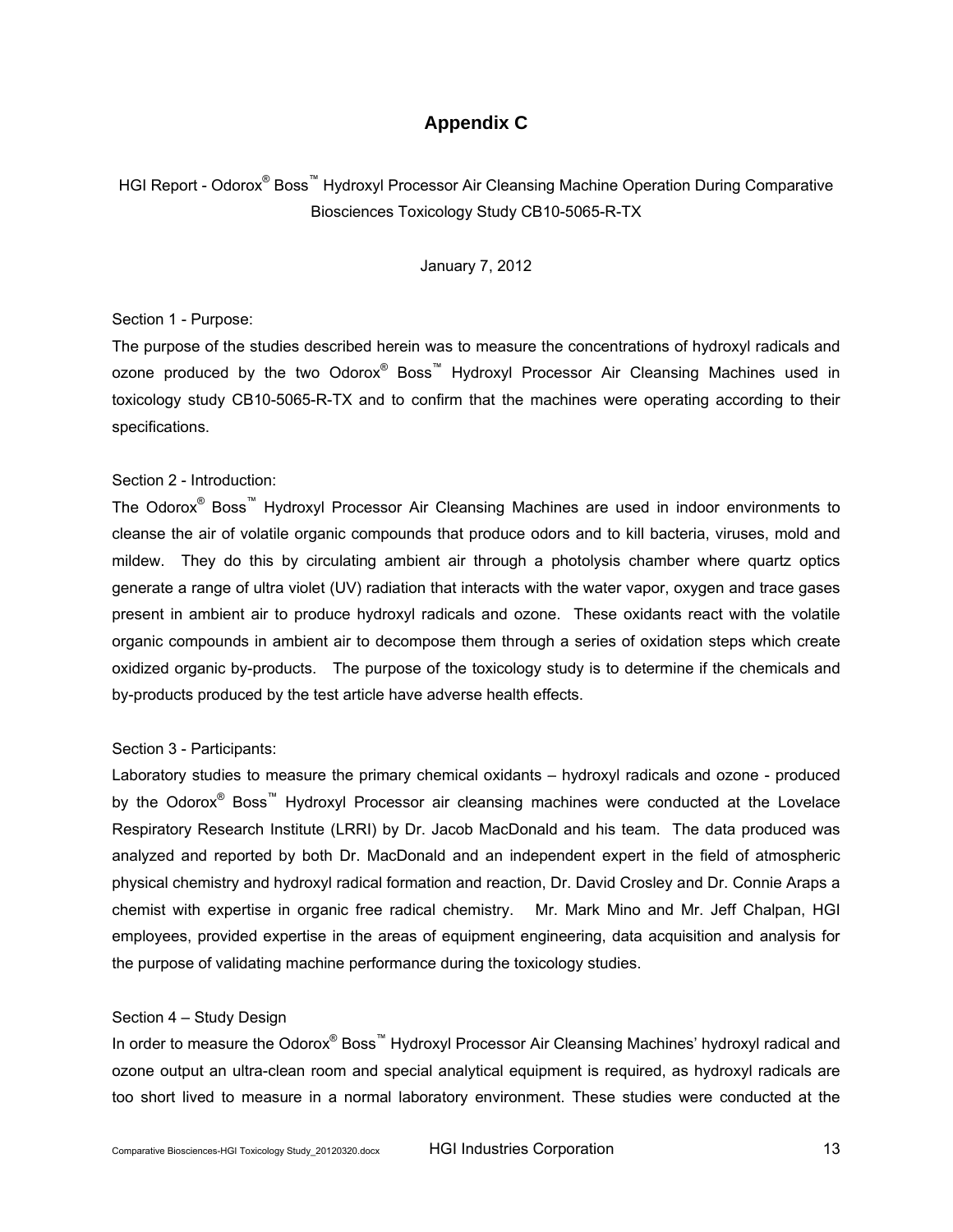Lovelace Respiratory Research Institute and are described herein in Appendix 1. From these results, the correlation between hydroxyl radical and oxidant formation was determined. Since the ratio of hydroxyl radical to ozone formation remains constant during machine operation, measured ozone concentration is a valid means of confirming that the test article is running to specifications.

#### Section 5 - Materials and Methods:

The amount of Odorox<sup>®</sup> oxidants produced during animal testing was monitored continuously using a direct reading instrument, a model Polytron 7000 Series Controller and Pump module with an OV-1 (P/N 63 10 290) DrägerSensor® manufactured by Dräger. The inlet of the sampling device was placed at a height of approximately 30 inches, in the center of the rack of rat cages, which was in the center of the test room. Mr. Jeff Chalpan installed the testing equipment and monitored the output remotely via electronic data transmission. This device is an industry standard ozone meter.

The sensor ozone/oxidant data stream was sampled every thirty (30) seconds and the sampled ozone/oxidant level measurements were recorded. The total Odorox® oxidants were plotted for each 24 hour period (EST). The data is summarized below as weekly averages.